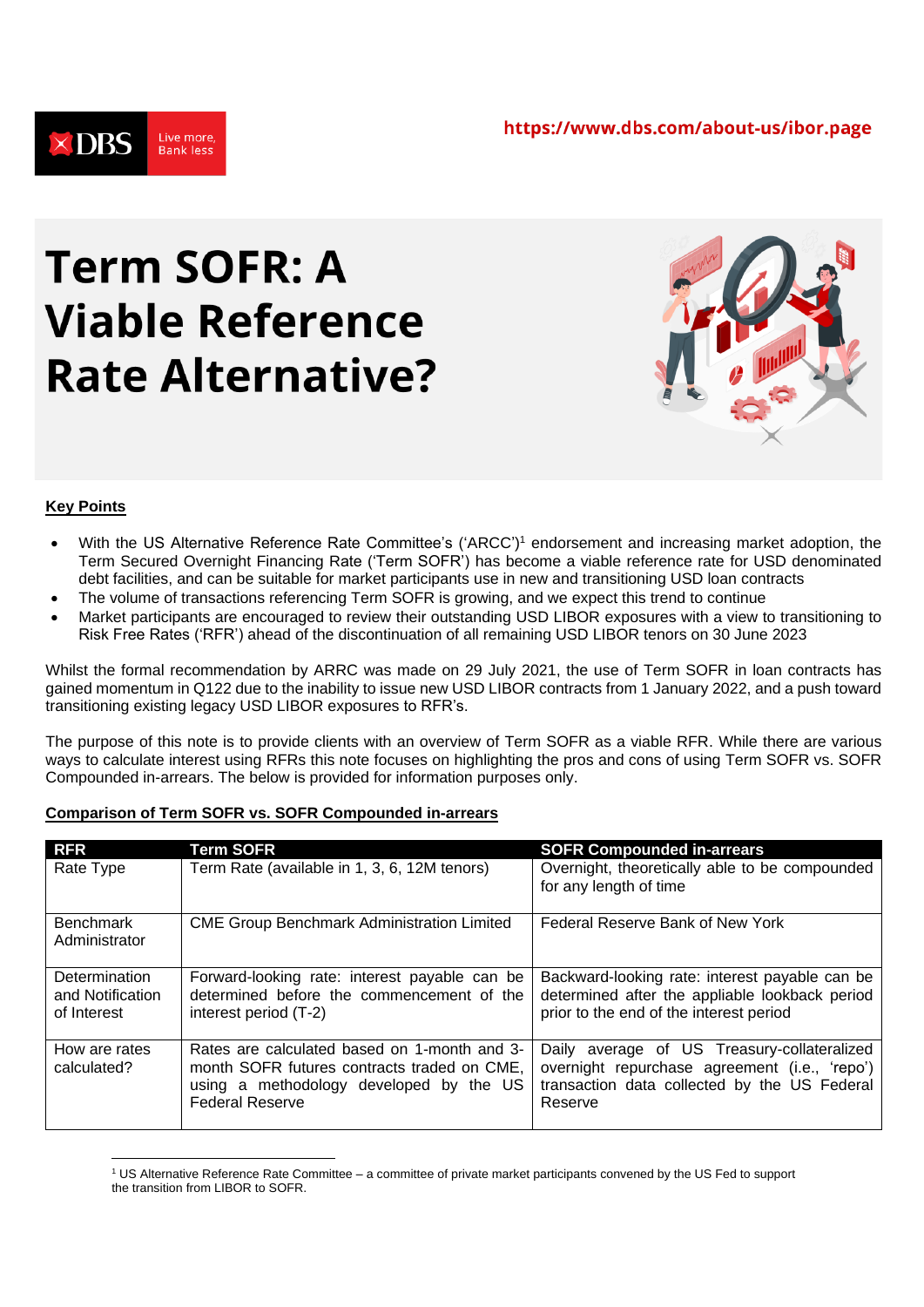| <b>RFR</b>                        | <b>Term SOFR</b>                                                                                                                                                                                                                                | <b>SOFR Compounded in-arrears</b>                                                                                                                                                                                                                     |
|-----------------------------------|-------------------------------------------------------------------------------------------------------------------------------------------------------------------------------------------------------------------------------------------------|-------------------------------------------------------------------------------------------------------------------------------------------------------------------------------------------------------------------------------------------------------|
| How do we<br>derive<br>Adjustment | For current USD LIBOR loans transitioning to<br>Term SOFR upon the cessation of USD LIBOR,<br>ARRC recommends using the ISDA Fallback                                                                                                           | For current USD LIBOR loans transiting to SOFR<br>in-arrears upon the cessation of USD LIBOR,<br>ARRC recommends using ISDA Fallback                                                                                                                  |
| Spread?                           | Adjustment Spread fixed on 5 <sup>th</sup> March 2021 <sup>2</sup><br>For Day 1 Term SOFR loans, we observe that the<br>market is converging toward pricing any<br>applicable Adjustment Spread into the Margin<br>applicable to the facilities | Adjustment Spread fixed on 5 <sup>th</sup> March 2021 <sup>3</sup><br>For Day 1 SOFR in-arrears loans, we observe<br>that the market is converging toward pricing any<br>applicable Adjustment Spread into the Margin<br>applicable to the facilities |

## **Pros and Cons Analysis**

|      | <b>Term SOFR</b>                                                                                                                                                                                                                                                                                                                                                                                                                                                                                          | <b>SOFR Compounded in-arrears</b>                                                                                                                                                                                                                                                                                                                                                             |
|------|-----------------------------------------------------------------------------------------------------------------------------------------------------------------------------------------------------------------------------------------------------------------------------------------------------------------------------------------------------------------------------------------------------------------------------------------------------------------------------------------------------------|-----------------------------------------------------------------------------------------------------------------------------------------------------------------------------------------------------------------------------------------------------------------------------------------------------------------------------------------------------------------------------------------------|
| Pros | • Easily adoptable: the characteristics of Term<br>SOFR are similar to USD LIBOR and<br>therefore it is expected minimal changes<br>would be required to operationalize Term<br>SOFR<br>Straightforward application for short term<br>products or services requiring term rates (e.g.,<br>Trade Financing)<br>Certainty of rate applied to Interest Period:<br>similar to USD LIBOR, the amount of interest<br>payable by a counterparty will be known 2<br>days prior to the start of an Interest Period | • Aligned with other regulator approved<br>methodologies (e.g., SORA, SONIA)<br>• Well established market conventions with<br>increased SOFR market use due to the fast-<br>approaching discontinuation of all USD<br>LIBOR settings at end June 2023<br>Derivatives market is well developed which<br>provided clients with an ability to enter into<br>hedging arrangements for their loans |
| Cons | • Inconsistency across currencies: Term RFR<br>rates are not published for all currencies, and<br>where they are (e.g., Term SONIA) they may<br>not necessarily be recommended for use in<br>loan products<br>• Lower liquidity in the Term RFRs derivatives<br>market: which may make it uneconomic for<br>counterparties to hedge their interest rate risk<br>• Not all lenders may be able to support Term<br>RFR adoption                                                                             | • Harder to implement given backward looking<br>mechanisms which require operational<br>implementation / adjustments<br>• Unsuitable for<br>certain trade<br>financing<br>arrangements                                                                                                                                                                                                        |

## **We encourage all clients yet to transition their IBOR portfolios, to reach out to their Relationship Manager to discuss the available options to transition to Risk Free Rates.**



### **Disclaimer**

This email (the "Communication") has been sent by DBS Bank Ltd and/or any of its related companies or affiliates (which includes any of their respective directors or employees (collectively, the "DBS Group"). It has been provided for general information purposes only and does not constitute either (i) legal, commercial, or professional advice or (ii) an offer, an invitation, or a recommendation to enter into any transaction, and (in each case) should not be relied on as such.

NO ACCURACY OR COMPLETENESS

<sup>3</sup> As above

<sup>2</sup> https://www.bloomberg.com/company/press/bloomberg-notice-on-ibor-fallbacks/